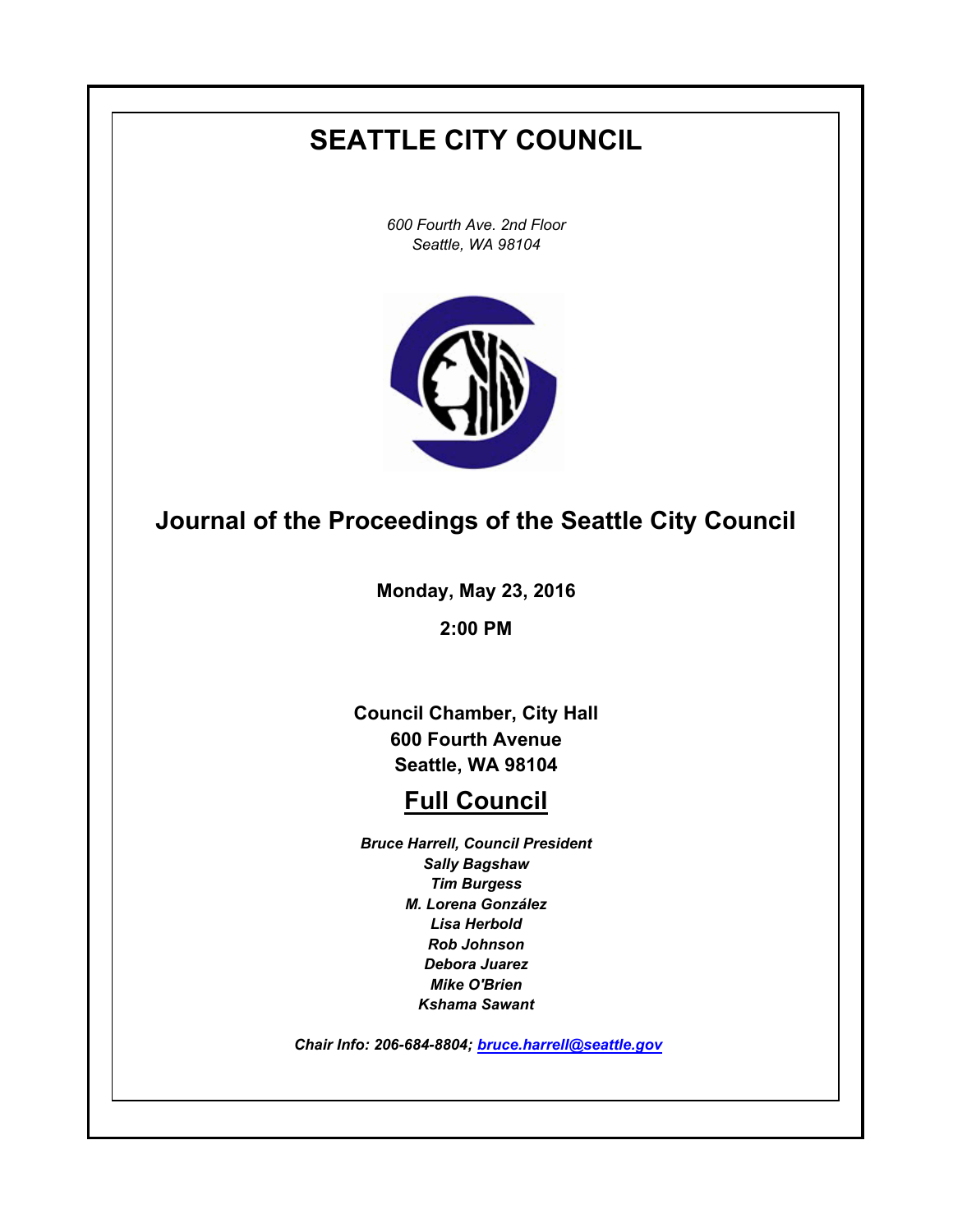# **A. CALL TO ORDER**

The City Council of The City of Seattle met in the Council Chamber in City Hall in Seattle, Washington, on May 23, 2016, pursuant to the provisions of the City Charter. The meeting was called to order at 2:03 p.m., with Council President Harrell presiding.

## **B. ROLL CALL**

Present: 8 - Bagshaw, Burgess, González, Harrell, Herbold, Johnson, Juarez, O'Brien

#### **Excused:** 1 - Sawant

## **C. ADOPTION OF INTRODUCTION AND REFERRAL CALENDAR**

#### [IRC 64](http://seattle.legistar.com/gateway.aspx?m=l&id=/matter.aspx?key=4068) **May 23, 2016**

#### ACTION 1:

Motion was made and duly seconded to adopt the proposed Introduction and Referral Calendar.

#### ACTION 2:

Motion was made by Councilmember O'Brien, duly seconded and carried, to amend the proposed Introduction and Referral Calendar by introducing Resolution 31668, and by referring it to the Full Council for adoption.

Resolution 31668, A RESOLUTION relating to Sound Transit, providing recommendations to the Sound Transit Board as to the content of the proposed Sound Transit 3 (ST3) ballot measure to be submitted to the voters in November 2016.

#### ACTION 3:

Motion was made and duly seconded to adopt the proposed Introduction and Referral Calendar as amended.

**The Motion carried, and the Introduction & Referral Calendar (IRC) was adopted as amended by the following vote:**

In Favor: 8 - Bagshaw, Burgess, González, Harrell, Herbold, Johnson, Juarez, O'Brien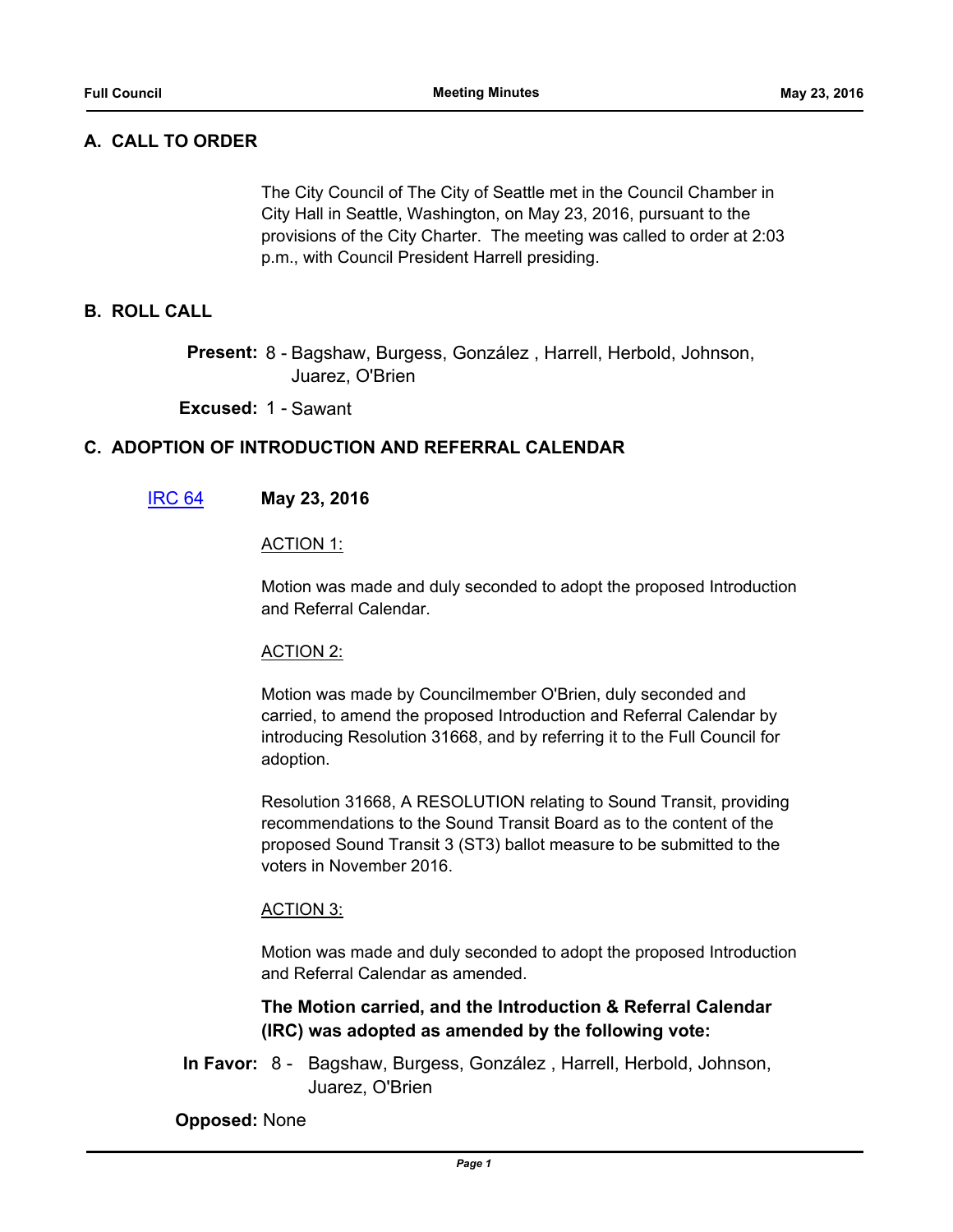## **D. APPROVAL OF THE AGENDA**

Motion was made, duly seconded and carried, to adopt the proposed Agenda.

## **E. APPROVAL OF THE JOURNAL**

## [Min 73](http://seattle.legistar.com/gateway.aspx?m=l&id=/matter.aspx?key=4066) **May 2, 2016**

**Motion was made, duly seconded and carried, to adopt the proposed Minutes by the following vote, and the President signed the Minutes:**

**Opposed:** None

## [Min 74](http://seattle.legistar.com/gateway.aspx?m=l&id=/matter.aspx?key=4067) **May 16, 2016**

# **Motion was made, duly seconded and carried, to adopt the proposed Minutes by the following vote, and the President signed the Minutes:**

In Favor: 8 - Bagshaw, Burgess, González, Harrell, Herbold, Johnson, Juarez, O'Brien

**Opposed:** None

## **F. PRESENTATIONS**

There were none.

#### **G. PUBLIC COMMENT**

Yvette Dinish addressed the Council regarding a non-Agenda item.

Michael Fuller addressed the Council regarding a non-Agenda item.

## **H. PAYMENT OF BILLS**

# [CB 118685](http://seattle.legistar.com/gateway.aspx?m=l&id=/matter.aspx?key=4044) **AN ORDINANCE appropriating money to pay certain audited claims and ordering the payment thereof.**

Motion was made and duly seconded to pass Council Bill 118685.

**The Motion carried, the Council Bill was passed by the following vote, and the President signed the Bill:**

In Favor: 8 - Bagshaw, Burgess, González, Harrell, Herbold, Johnson, Juarez, O'Brien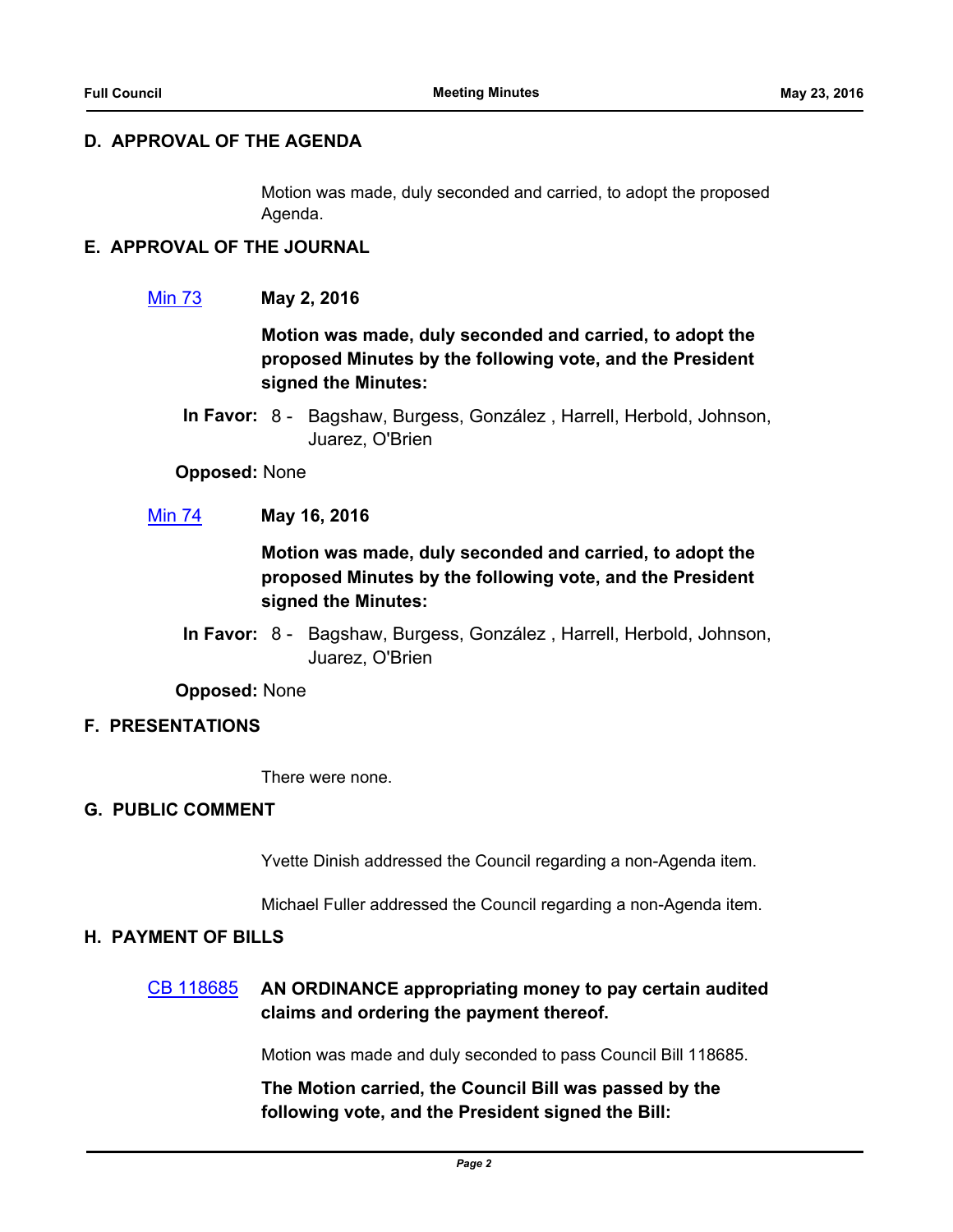**Opposed:** None

#### **I. COMMITTEE REPORTS**

#### **FULL COUNCIL:**

**1.** [CB 118682](http://seattle.legistar.com/gateway.aspx?m=l&id=/matter.aspx?key=3917) **AN ORDINANCE relating to City employment; authorizing the execution of a collective bargaining agreement between The City of Seattle and the Washington State Council of County and City Employees AFSCME, AFL-CIO Local 21C; and ratifying and confirming certain prior acts.**

Motion was made and duly seconded to pass Council Bill 118682.

# **The Motion carried, the Council Bill (CB) was passed by the following vote, and the President signed the Bill:**

In Favor: 8 - Bagshaw, Burgess, González, Harrell, Herbold, Johnson, Juarez, O'Brien

**Opposed:** None

By unanimous consent, the Council Rules were suspended to allow representatives from the Jungle, and Andrew Collins, to address the Council regarding a non-Agenda item.

## **EDUCATION, EQUITY, AND GOVERNANCE COMMITTEE:**

**2.** [CB 118679](http://seattle.legistar.com/gateway.aspx?m=l&id=/matter.aspx?key=3914) **AN ORDINANCE relating to the Seattle Preschool Program; amending Ordinances 124509 and 124749, by amending the action plan and the implementation plan; and ratifying and confirming certain prior acts.**

> **The Committee recommends that Full Council pass as amended the Council Bill (CB). In Favor: 3 - Harrell, Juarez, Burgess Opposed: None**

**The Council Bill (CB) was passed by the following vote, and the President signed the Bill:**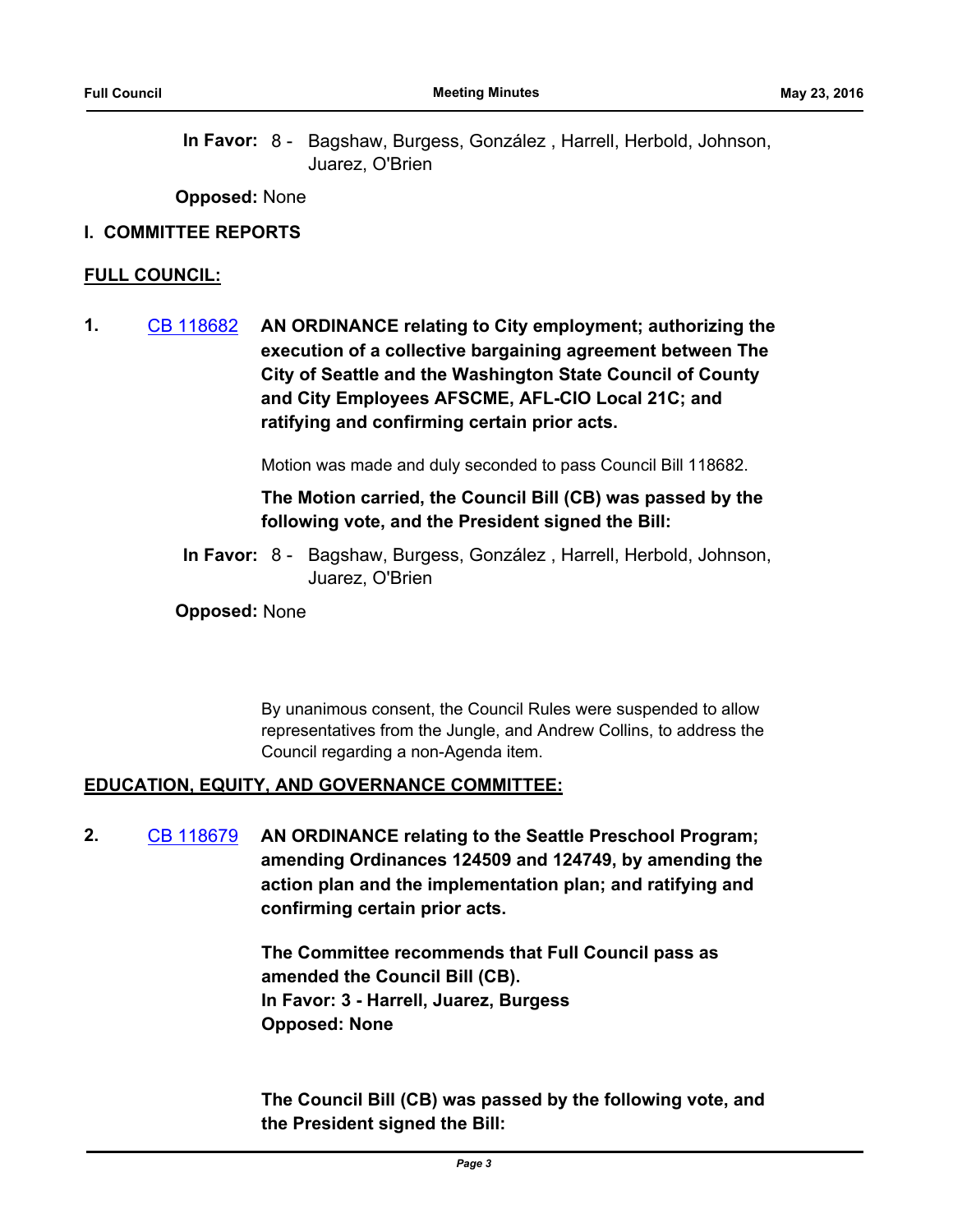**Opposed:** None

#### **AFFORDABLE HOUSING, NEIGHBORHOODS, AND FINANCE COMMITTEE:**

**3.** [CB 118668](http://seattle.legistar.com/gateway.aspx?m=l&id=/matter.aspx?key=3801) **AN ORDINANCE amending Ordinance 124648, which adopted the 2015 Budget; changing appropriations to various departments and from various funds in the Budget; revising project allocations for certain projects in the 2015-2020 Capital Improvement Program; creating new appropriations; and ratifying and confirming certain prior acts; all by a 3/4 vote of the City Council.**

> **The Committee recommends that Full Council pass the Council Bill (CB). In Favor: 2 - Burgess, Herbold Opposed: None**

# **The Council Bill (CB) was passed by the following vote, and the President signed the Bill:**

In Favor: 8 - Bagshaw, Burgess, González, Harrell, Herbold, Johnson, Juarez, O'Brien

## **Opposed:** None

**4.** [CB 118669](http://seattle.legistar.com/gateway.aspx?m=l&id=/matter.aspx?key=3802) **AN ORDINANCE amending Ordinance 124927, which adopted the 2016 Budget, including the 2016-2021 Capital Improvement Program (CIP); changing appropriations to various departments and from various funds in the Budget; and ratifying and confirming certain prior acts; all by a 3/4 vote of the City Council.**

> **The Committee recommends that Full Council pass the Council Bill (CB). In Favor: 3 - Burgess, Herbold, Bagshaw Opposed: None**

**The Council Bill (CB) was passed by the following vote, and the President signed the Bill:**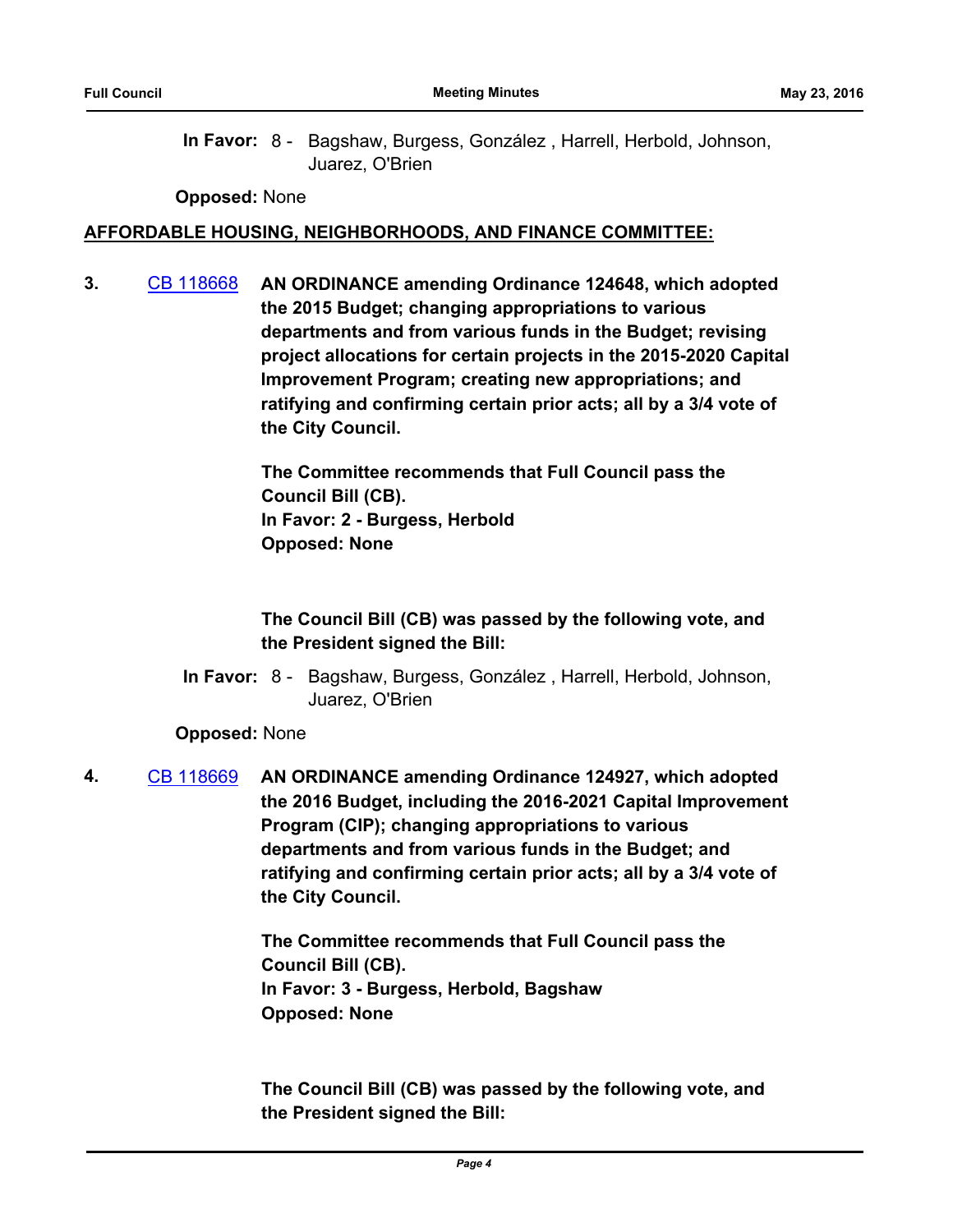#### **Opposed:** None

**5.** [CB 118670](http://seattle.legistar.com/gateway.aspx?m=l&id=/matter.aspx?key=3859) **AN ORDINANCE authorizing, in 2016, acceptance of funding from non-City sources; authorizing the heads of the Executive Department, Department of Neighborhoods, Department of Parks and Recreation, Human Services Department, Seattle City Light, Seattle Department of Transportation, Seattle Police Department, Seattle Information Technology Department, and Seattle Public Utilities to accept specified grants and private funding and to execute, deliver, and perform corresponding agreements; and ratifying and confirming certain prior acts.**

> **The Committee recommends that Full Council pass the Council Bill (CB). In Favor: 3 - Burgess, Herbold, Bagshaw Opposed: None**

**The Council Bill (CB) was passed by the following vote, and the President signed the Bill:**

In Favor: 8 - Bagshaw, Burgess, González, Harrell, Herbold, Johnson, Juarez, O'Brien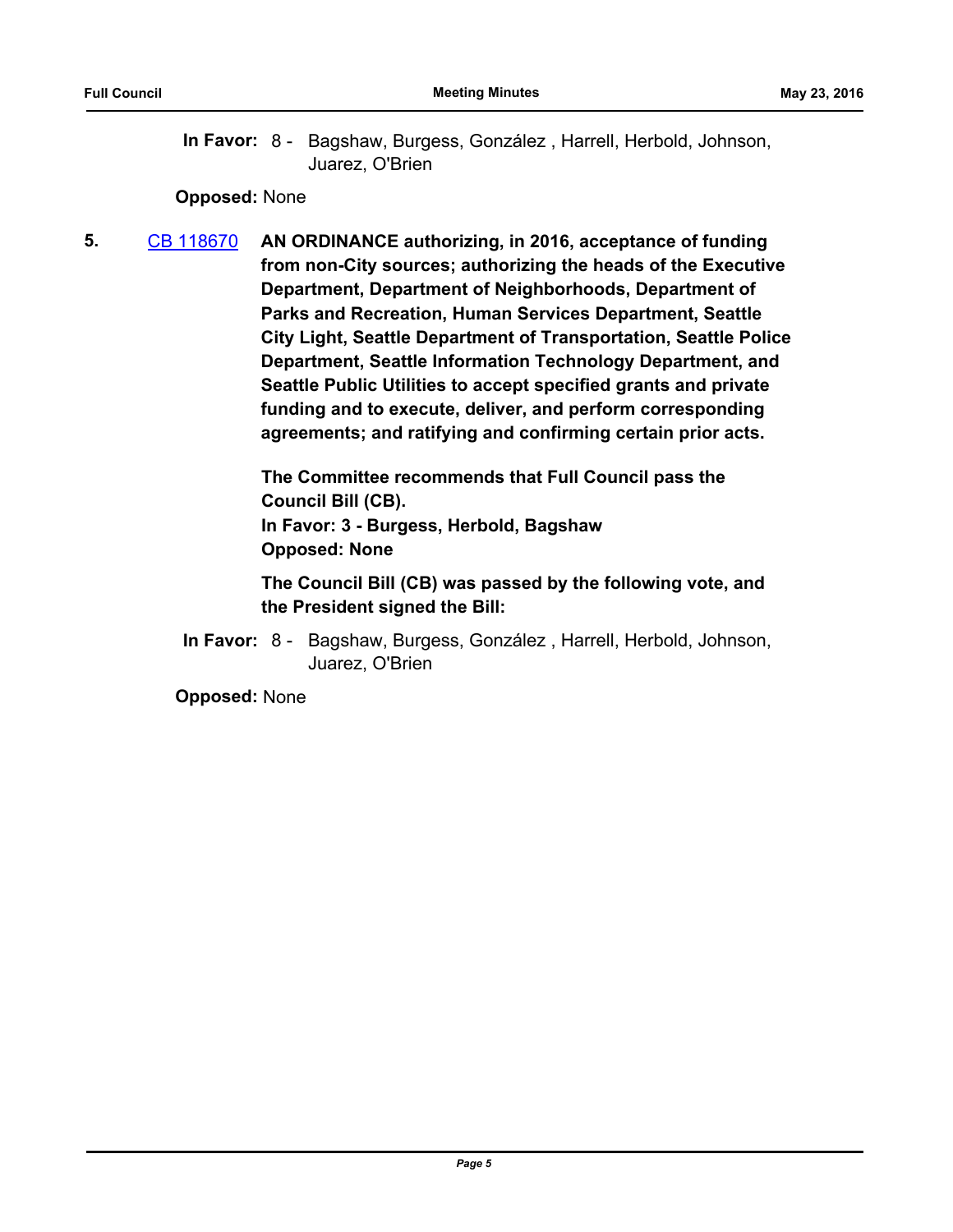**6.** [CB 118671](http://seattle.legistar.com/gateway.aspx?m=l&id=/matter.aspx?key=3858) **AN ORDINANCE amending Ordinance 124927, which adopted the 2016 Budget, including the 2016-2021 Capital Improvement Program (CIP); changing appropriations to various departments and budget control levels, and from various funds in the Budget; creating new appropriations; creating both exempt and nonexempt positions; modifying positions; adding new projects; making cash transfers between various City funds; revising project allocations for certain projects in the 2016-2021 CIP; lifting a proviso; revising project descriptions; and ratifying and confirming certain prior acts; all by a 3/4 vote of the City Council.**

> **The Committee recommends that Full Council pass as amended the Council Bill (CB). In Favor: 3 - Burgess, Herbold, Bagshaw Opposed: None**

#### ACTION 1:

Motion was made by Councilmember O'Brien, duly seconded and carried, to amend Council Bill 118671, Section 3 Table, by adding a new Item row 3.XX, as shown below, by increasing the table total, and renumbering the Item numbers accordingly:

| Item | Fund            | Department        | <b>Budget Control Level</b> | Amount |
|------|-----------------|-------------------|-----------------------------|--------|
| 3.XX | General Subfund | Seattle Municipal | <b>Court Administration</b> | 45,000 |
|      | (00100)         | Court (SMC)       | (00100-M3000)               |        |
|      |                 |                   |                             |        |

## ACTION 2:

Motion was made by Councilmember Johnson, duly seconded and carried, to amend Council Bill 118671, Section 3 Table, by deleting Item rows 3.41 and 3.24, reducing the amount in Item row 3.34, inserting a new Item row 3.XX, as shown below, by adjusting the table total, and renumbering the Item numbers accordingly:

| Item | Fund               | Department            | <b>Budget Control Level</b> | Amount  |
|------|--------------------|-----------------------|-----------------------------|---------|
| 3,24 | Planning and       | Seattle Department of | Department of               | 169,000 |
|      | <b>Development</b> | Construction and      | Leadership                  |         |
|      | Fund (15700)       | Inspections (SDCI)    | (15700-U2500)               |         |
|      |                    |                       |                             |         |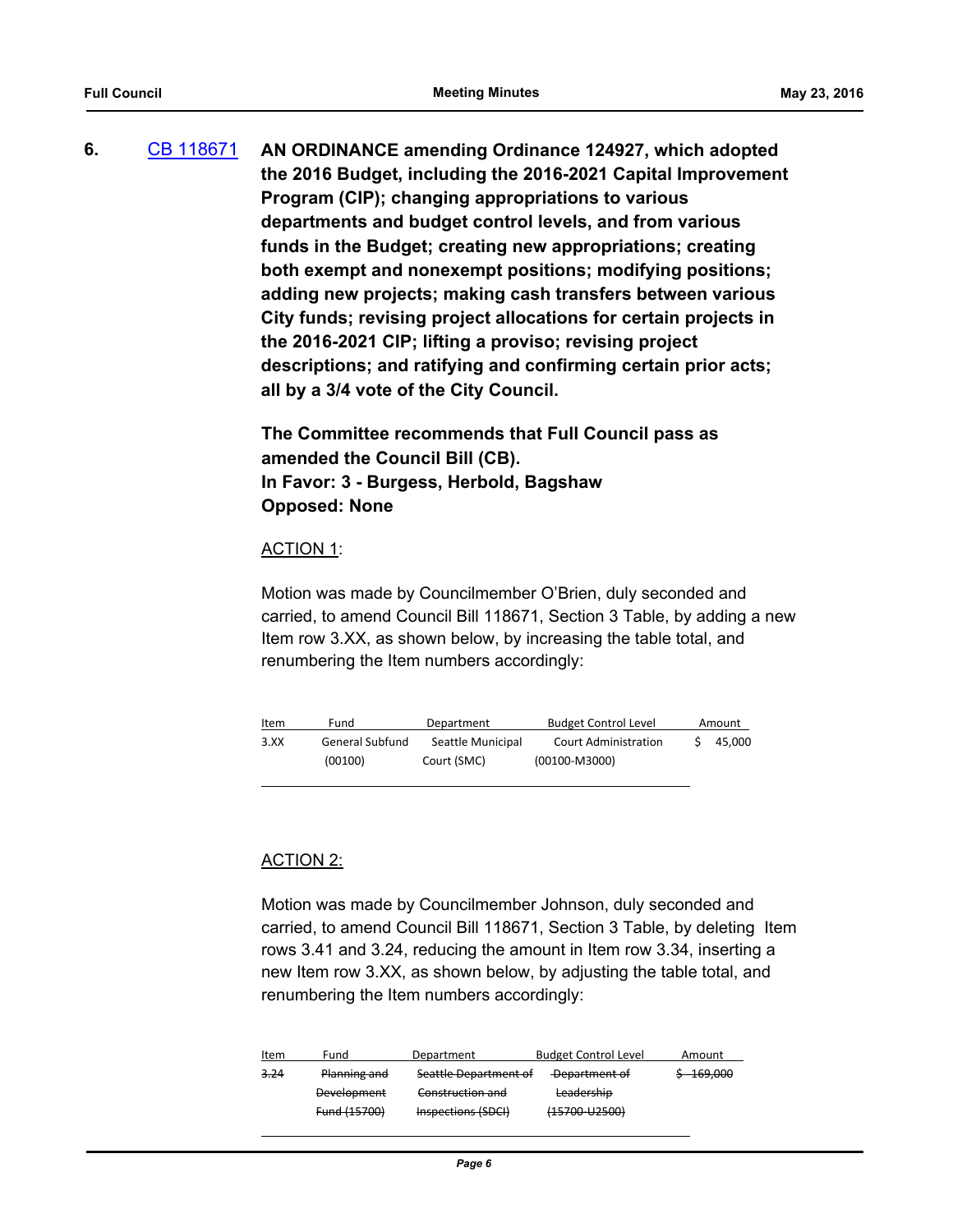| Item | Fund                   | Department           | <b>Budget Control Level</b>   | Amount       |
|------|------------------------|----------------------|-------------------------------|--------------|
| 3.34 | <b>General Subfund</b> | Finance General (FG) | Support to Operating          | 24,266<br>Ś. |
|      | (00100)                |                      | <b>Funds</b>                  | 16,666       |
|      |                        |                      | (00100-2QE00)                 |              |
|      |                        |                      |                               |              |
|      |                        |                      |                               |              |
|      |                        |                      |                               |              |
| Item | Fund                   | Department           | <b>Budget Control Level</b>   | Amount       |
| 3.41 | <b>General Subfund</b> | Executive            | Planning and                  | $$ -84,500$  |
|      | (00100)                |                      | <b>Community Development-</b> |              |
|      |                        |                      | (00100-X2P00                  |              |
|      |                        |                      |                               |              |
|      |                        |                      |                               |              |
|      |                        |                      |                               |              |
| Item | Fund                   | Department           | <b>Budget Control Level</b>   | Amount       |
| 3.XX | <b>General Subfund</b> | Legislative          | Legislative Department        | \$150,000    |
|      |                        |                      |                               |              |
|      | (00100)                | Department (LEG)     | (00100-G1100)                 |              |

#### ACTION 3:

l

Motion was made and duly seconded to pass Council Bill 118671 as amended.

## **The Motion carried, the Council Bill was passed as amended by the following vote, and the President signed the Bill:**

In Favor: 8 - Bagshaw, Burgess, González, Harrell, Herbold, Johnson, Juarez, O'Brien

#### **Opposed:** None

**7.** [Appt 00384](http://seattle.legistar.com/gateway.aspx?m=l&id=/matter.aspx?key=3945) **Appointment of David H. Moseley as member, Seattle Housing Authority Board of Commissioners, for a term of confirmation to March 19, 2019.**

> **The Committee recommends that Full Council confirm the Appointment (Appt). In Favor: 2 - Burgess, Herbold Opposed: None**

#### **The Appointment (Appt) was confirmed by the following vote:**

In Favor: 8 - Bagshaw, Burgess, González, Harrell, Herbold, Johnson, Juarez, O'Brien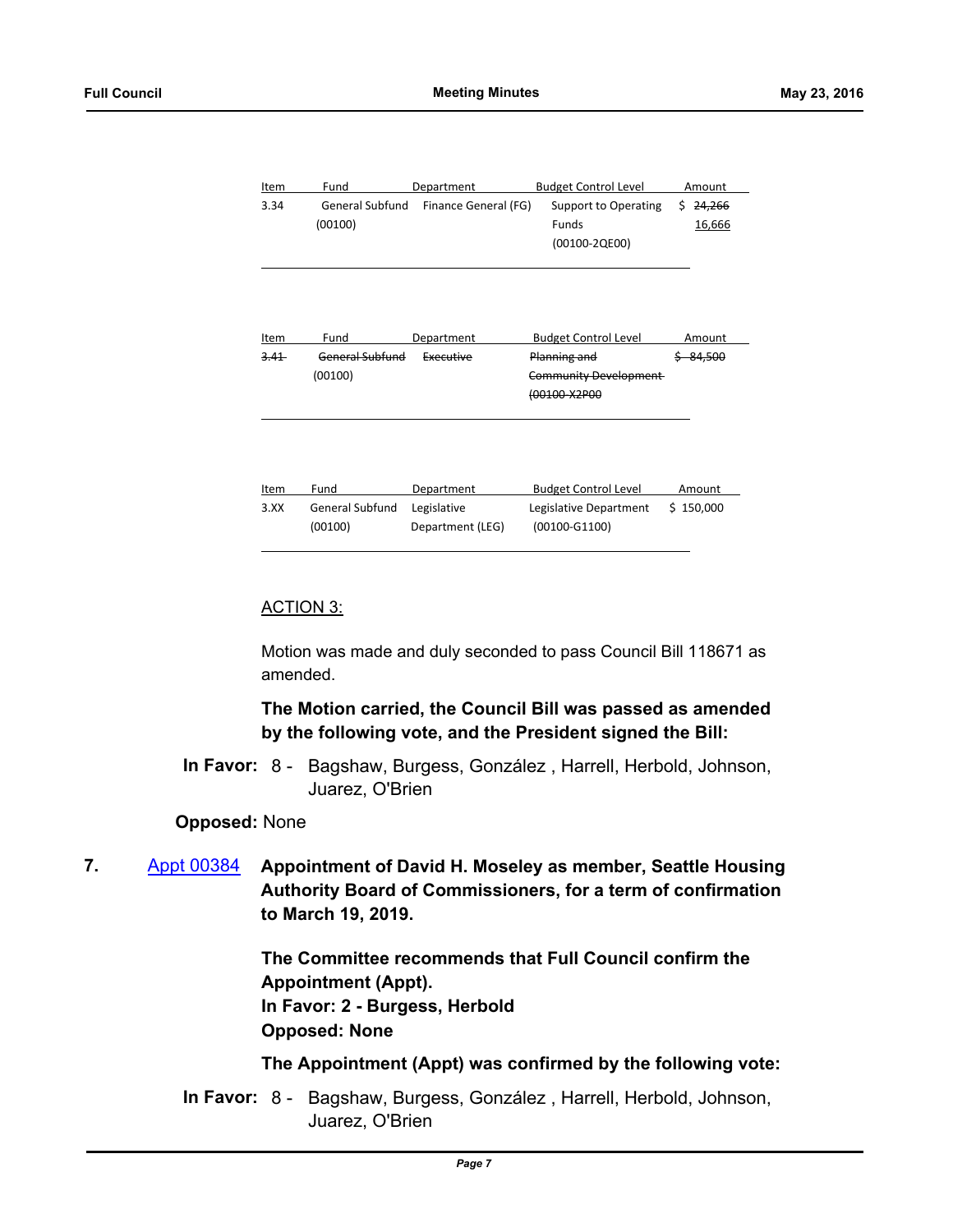## **Opposed:** None

**8.** [Appt 00385](http://seattle.legistar.com/gateway.aspx?m=l&id=/matter.aspx?key=3946) **Appointment of Paula L. Houston as member, Seattle Housing Authority Board of Commissioners, for a term of confirmation to March 20, 2020.**

> **The Committee recommends that Full Council confirm the Appointment (Appt). In Favor: 2 - Burgess, Herbold Opposed: None**

## **The Appointment (Appt) was confirmed by the following vote:**

In Favor: 8 - Bagshaw, Burgess, González, Harrell, Herbold, Johnson, Juarez, O'Brien

## **Opposed:** None

## **PARKS, SEATTLE CENTER, LIBRARIES AND WATERFRONT COMMITTEE:**

**9.** [Appt 00382](http://seattle.legistar.com/gateway.aspx?m=l&id=/matter.aspx?key=3924) **Reappointment of Marc Daudon as member, Seattle Park District Community Oversight Committee, for a term of confirmation to March 31, 2019.**

> **The Committee recommends that Full Council confirm the Appointment (Appt). In Favor: 3 - Juarez, Bagshaw, Harrell Opposed: None**

## **The Appointment (Appt) was confirmed by the following vote:**

In Favor: 8 - Bagshaw, Burgess, González, Harrell, Herbold, Johnson, Juarez, O'Brien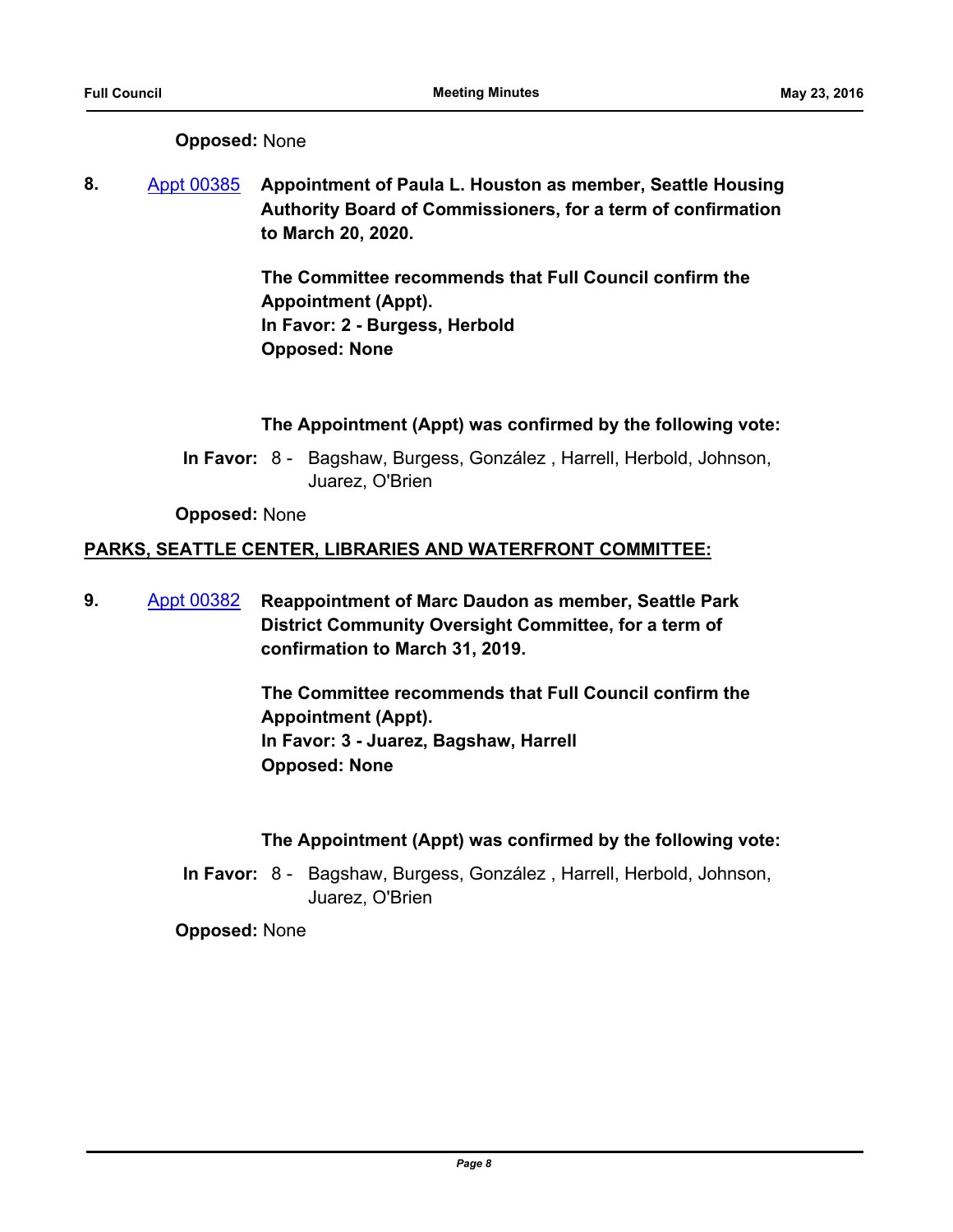**10.** [Appt 00383](http://seattle.legistar.com/gateway.aspx?m=l&id=/matter.aspx?key=3925) **Reappointment of Steve Gillespie as member, Seattle Park District Community Oversight Committee, for a term of confirmation to March 31, 2019.**

> **The Committee recommends that Full Council confirm the Appointment (Appt). In Favor: 3 - Juarez, Bagshaw, Harrell Opposed: None**

## **The Appointment (Appt) was confirmed by the following vote:**

In Favor: 8 - Bagshaw, Burgess, González, Harrell, Herbold, Johnson, Juarez, O'Brien

**Opposed:** None

## **PLANNING, LAND USE, AND ZONING COMMITTEE:**

**11.** [Appt 00395](http://seattle.legistar.com/gateway.aspx?m=l&id=/matter.aspx?key=4015) **Appointment of Julio A. Sanchez as member, Seattle Planning Commission, for a term of confirmation to April 15, 2018.**

> **The Committee recommends that Full Council confirm the Appointment (Appt). In Favor: 3 - Johnson, O'Brien, Herbold Opposed: None**

## **The Appointment (Appt) was confirmed by the following vote:**

In Favor: 8 - Bagshaw, Burgess, González, Harrell, Herbold, Johnson, Juarez, O'Brien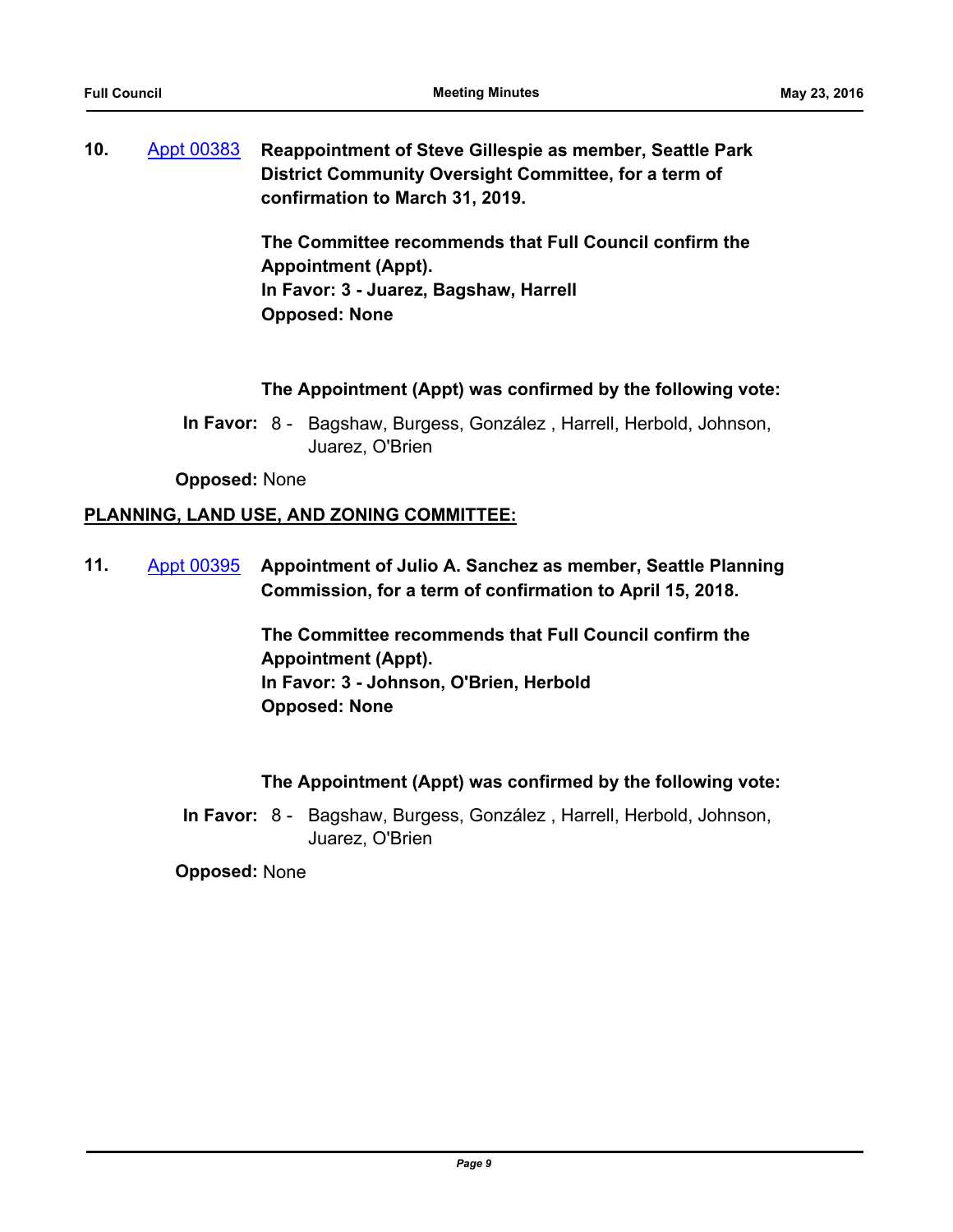| 12. | Appt 00388 | Appointment of Jamie Marié Stroble as member, Seattle                 |
|-----|------------|-----------------------------------------------------------------------|
|     |            | Planning Commission, for a term of confirmation to April 15,<br>2018. |
|     |            |                                                                       |

**The Committee recommends that Full Council confirm the Appointment (Appt). In Favor: 3 - Johnson, O'Brien, Herbold Opposed: None**

## **The Appointment (Appt) was confirmed by the following vote:**

In Favor: 8 - Bagshaw, Burgess, González, Harrell, Herbold, Johnson, Juarez, O'Brien

### **Opposed:** None

**13.** [Appt 00387](http://seattle.legistar.com/gateway.aspx?m=l&id=/matter.aspx?key=3992) **Appointment of Eileen Canola as member, Seattle Planning Commission, for a term of confirmation to April 15, 2019.**

> **The Committee recommends that Full Council confirm the Appointment (Appt). In Favor: 3 - Johnson, O'Brien, Herbold Opposed: None**

## **The Appointment (Appt) was confirmed by the following vote:**

In Favor: 8 - Bagshaw, Burgess, González, Harrell, Herbold, Johnson, Juarez, O'Brien

#### **Opposed:** None

**14.** [Appt 00389](http://seattle.legistar.com/gateway.aspx?m=l&id=/matter.aspx?key=3994) **Appointment of Lauren Squires as member, Seattle Planning Commission, for a term of confirmation to April 15, 2019.**

> **The Committee recommends that Full Council confirm the Appointment (Appt). In Favor: 3 - Johnson, O'Brien, Herbold Opposed: None**

**The Appointment (Appt) was confirmed by the following vote:**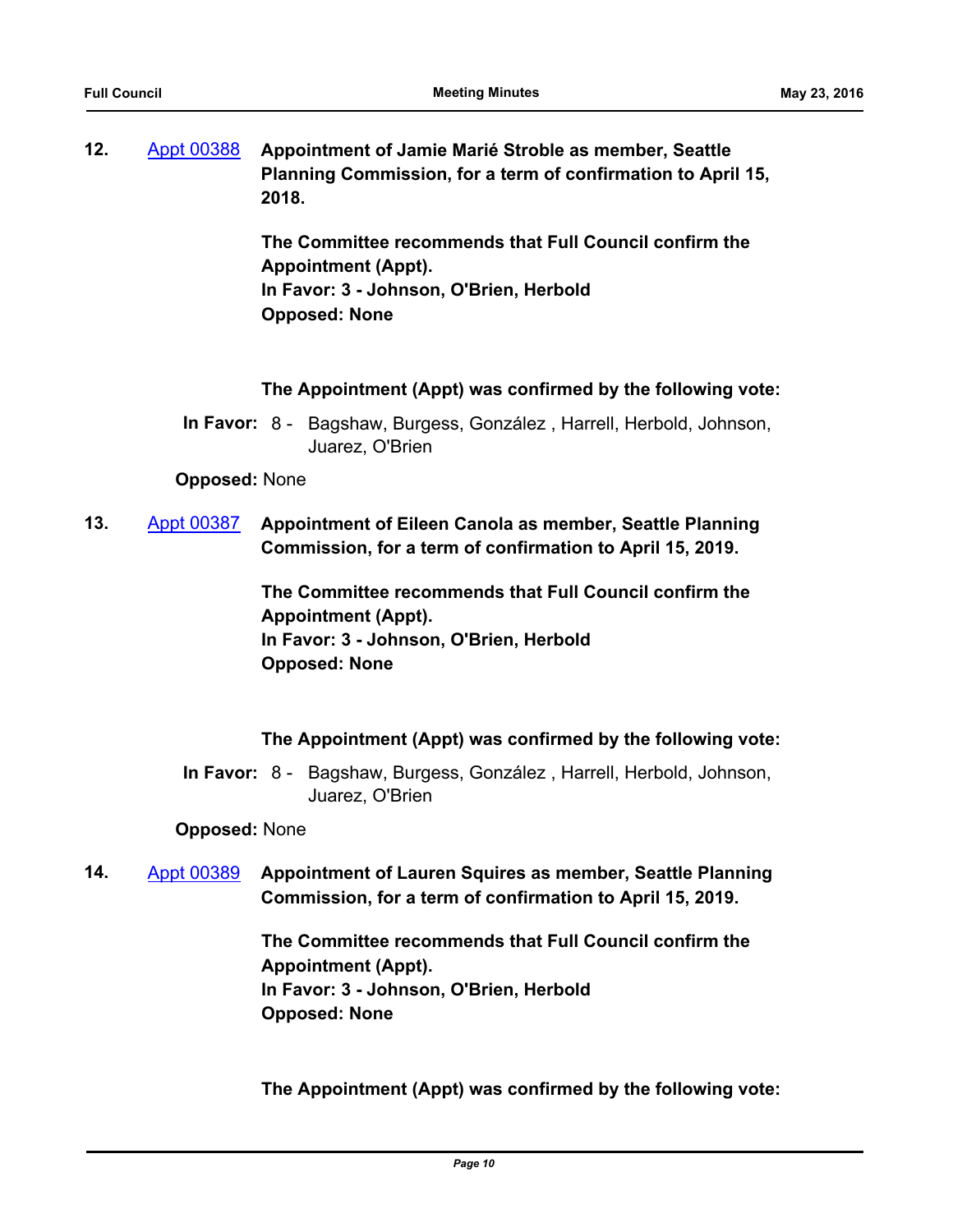## **Opposed:** None

**15.** [Appt 00392](http://seattle.legistar.com/gateway.aspx?m=l&id=/matter.aspx?key=4012) **Reappointment of Tim Parham as member, Seattle Planning Commission, for a term of confirmation to April 15, 2019.**

> **The Committee recommends that Full Council confirm the Appointment (Appt). In Favor: 3 - Johnson, O'Brien, Herbold Opposed: None**

## **The Appointment (Appt) was confirmed by the following vote:**

In Favor: 8 - Bagshaw, Burgess, González, Harrell, Herbold, Johnson, Juarez, O'Brien

**Opposed:** None

**16.** [Appt 00393](http://seattle.legistar.com/gateway.aspx?m=l&id=/matter.aspx?key=4013) **Reappointment of Marjorie Press as member, Seattle Planning Commission, for a term of confirmation to April 15, 2019.**

> **The Committee recommends that Full Council confirm the Appointment (Appt). In Favor: 3 - Johnson, O'Brien, Herbold Opposed: None**

## **The Appointment (Appt) was confirmed by the following vote:**

In Favor: 8 - Bagshaw, Burgess, González, Harrell, Herbold, Johnson, Juarez, O'Brien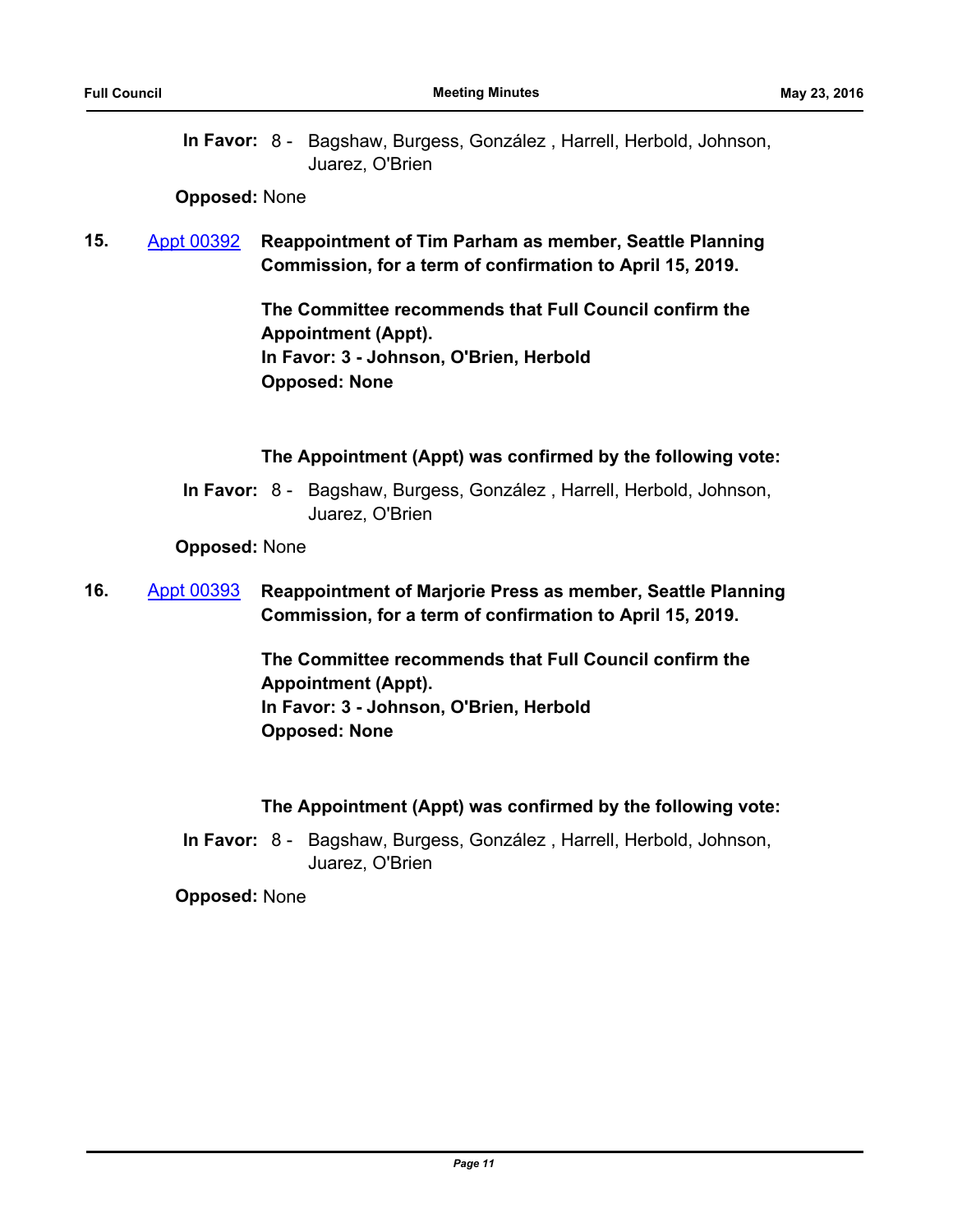| 17. | Appt 00394 | Reappointment of Lauren L. Craig as member, Seattle          |
|-----|------------|--------------------------------------------------------------|
|     |            | Planning Commission, for a term of confirmation to April 15, |
|     |            | 2019.                                                        |

**The Committee recommends that Full Council confirm the Appointment (Appt). In Favor: 3 - Johnson, O'Brien, Herbold Opposed: None**

## **The Appointment (Appt) was confirmed by the following vote:**

In Favor: 8 - Bagshaw, Burgess, González, Harrell, Herbold, Johnson, Juarez, O'Brien

**Opposed:** None

### **SUSTAINABILITY AND TRANSPORTATION COMMITTEE:**

**18.** [CB 118681](http://seattle.legistar.com/gateway.aspx?m=l&id=/matter.aspx?key=3901) **AN ORDINANCE relating to Capitol Hill Housing Improvement Program (CHHIP), a public corporation chartered by The City of Seattle; authorizing the Director of the Department of Transportation to enter into an agreement with CHHIP to fund the Capitol Hill Housing Low Income Transportation Demand Management Pilot Project; and ratifying and confirming certain prior acts.**

> **The Committee recommends that Full Council pass the Council Bill (CB). In Favor: 3 - O'Brien, Johnson, Sawant Opposed: None**

**The Council Bill (CB) was passed by the following vote, and the President signed the Bill:**

In Favor: 8 - Bagshaw, Burgess, González, Harrell, Herbold, Johnson, Juarez, O'Brien

**Opposed:** None

## **J. ADOPTION OF OTHER RESOLUTIONS**